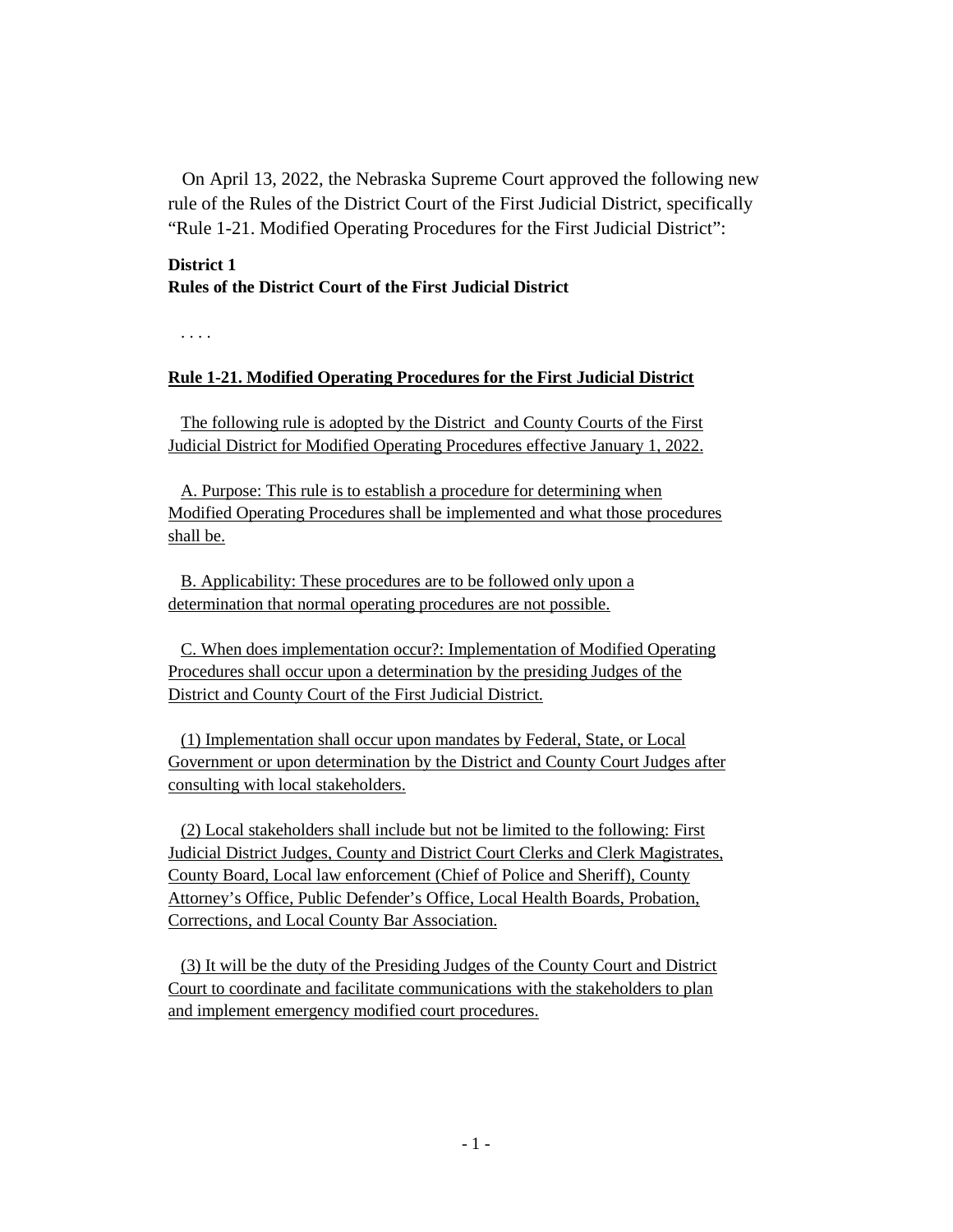D. Notice: Notice of implementation of Modified Operating Procedures shall be by posting on the entry doors of the affected Courthouse(s), local media outlets, web sites, and any other means as determined by the Presiding Judges.

E. Modified Operating Procedures:

(1) Upon interruption of normal operating procedures by pandemic, natural disaster or any other unforeseen circumstance, the Court shall proceed to modify its operating procedures to ensure that all essential functions of the Court continue:

(2) Essential functions shall include the following:

(a) All Custodial Criminal proceedings;

(b) Protection Orders;

(c) Receipt of all filings.

(d) Criminal warrants (not to include time payment warrants).

(e) Juvenile intakes.

(f) Receipt of financial payments.

(g) Processing of appeals.

(h) Habeas Corpus proceedings.

(i) Statutorily mandated proceedings.

(j) Emergency Ex-Parte Custody Orders and Emergency Placement Orders.

(k) Any other matters deemed essential upon determination by the Presiding Judges of the District.

(3) The Presiding Judges of the County and District Courts of the First Judicial District shall develop protocols and procedures to allow the Courts to carry on essential functions. Those may include the following: